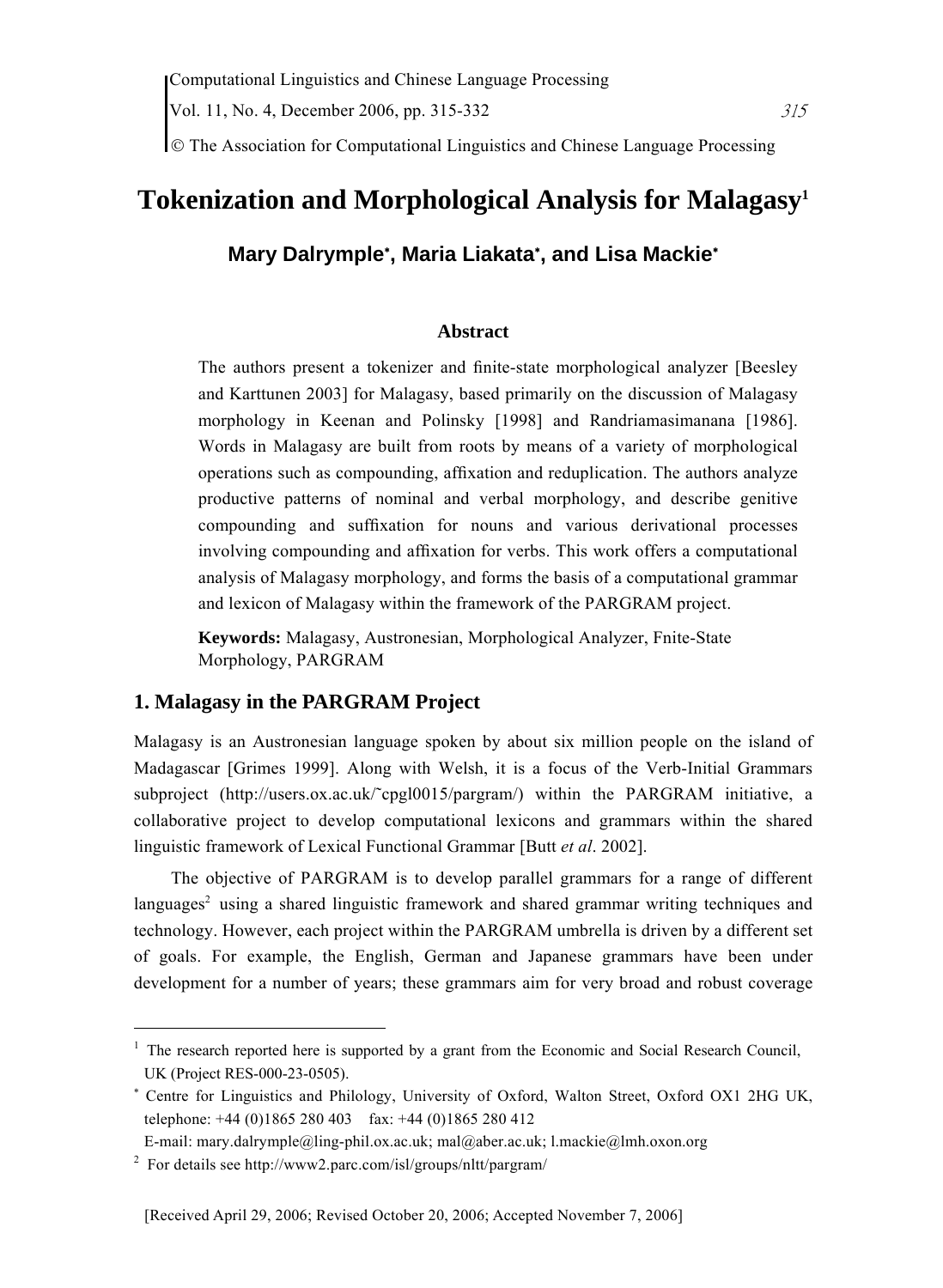for industrial applications. In contrast, the focus of attention in the Urdu and Hungarian projects is on theoretical linguistic issues: whether a coherent large-scale grammar and lexicon of these languages can be written in conformance with the linguistic assumptions common to all the PARGRAM grammars. The Welsh and Malagasy grammars fall at this end of the PARGRAM spectrum; the focus is on producing coherent, internally consistent, linguistically well-motivated large-scale grammars and lexicons of these languages, following the common PARGRAM assumptions, and using the common tools. As the grammar development work for Welsh and Malagasy work has progressed, the researchers have found that analyses of these languages as exemplars of the verb-initial type share a good deal of commonality at the phrase structure level of analysis, creating theoretical synergy within the Verb-Initial Grammars subproject. However, the languages also differ in interesting ways: most importantly, Welsh is a VSO language, whereas Malagasy is VOS. Exploring differences between these languages continues to enhance understanding of the range of variation possible within the verb-initial type.

Like all grammars within the PARGRAM project, the development of the Malagasy grammar relies heavily on a computational component for morphological analysis. For most of the other PARGRAM grammar development efforts, the task of building a morphological analyzer does not arise, since large-scale morphological analyzers already exist for many of the PARGRAM languages. For those grammars, the task is instead to incorporate these already existing morphological analyzers, which had often been created for shallow grammatical analysis or information retrieval applications. The challenge for these grammar development projects, then, is to overcome the problems arising from the lack of detailed grammatical information that these transducers made available.

The Malagasy grammar shares with a few of the other PARGRAM grammars (Arabic, Turkish, Urdu, Welsh) the difficulties and opportunities that arise when a morphological analyzer is developed in tandem with a syntactic grammar and lexicon. The advantages are that the morphological analyzer can be tuned to provide exactly the syntactic information that the grammar writer expects, and the division of labour between the morphology and syntax can be made in a well-motivated manner, rather than being imposed on the grammar writer. The disadvantages are that the grammar development effort tends to be delayed if any problems arise in developing the morphological analyzer, and any changes to the architecture of the morphological analyzer can necessitate overhauling the syntactic lexicon and grammar to restore compatibility between the two. Despite these disadvantages, the need for automatic morphological analysis for the Malagasy grammar project is acute, since entering into the lexicon each of the many hundreds of surface forms associated with a single verb, noun, or adjective root would miss important linguistic generalizations and impede progress in grammar development. In related work, Çetinoğlu and Oflazer [2006] explore some issues in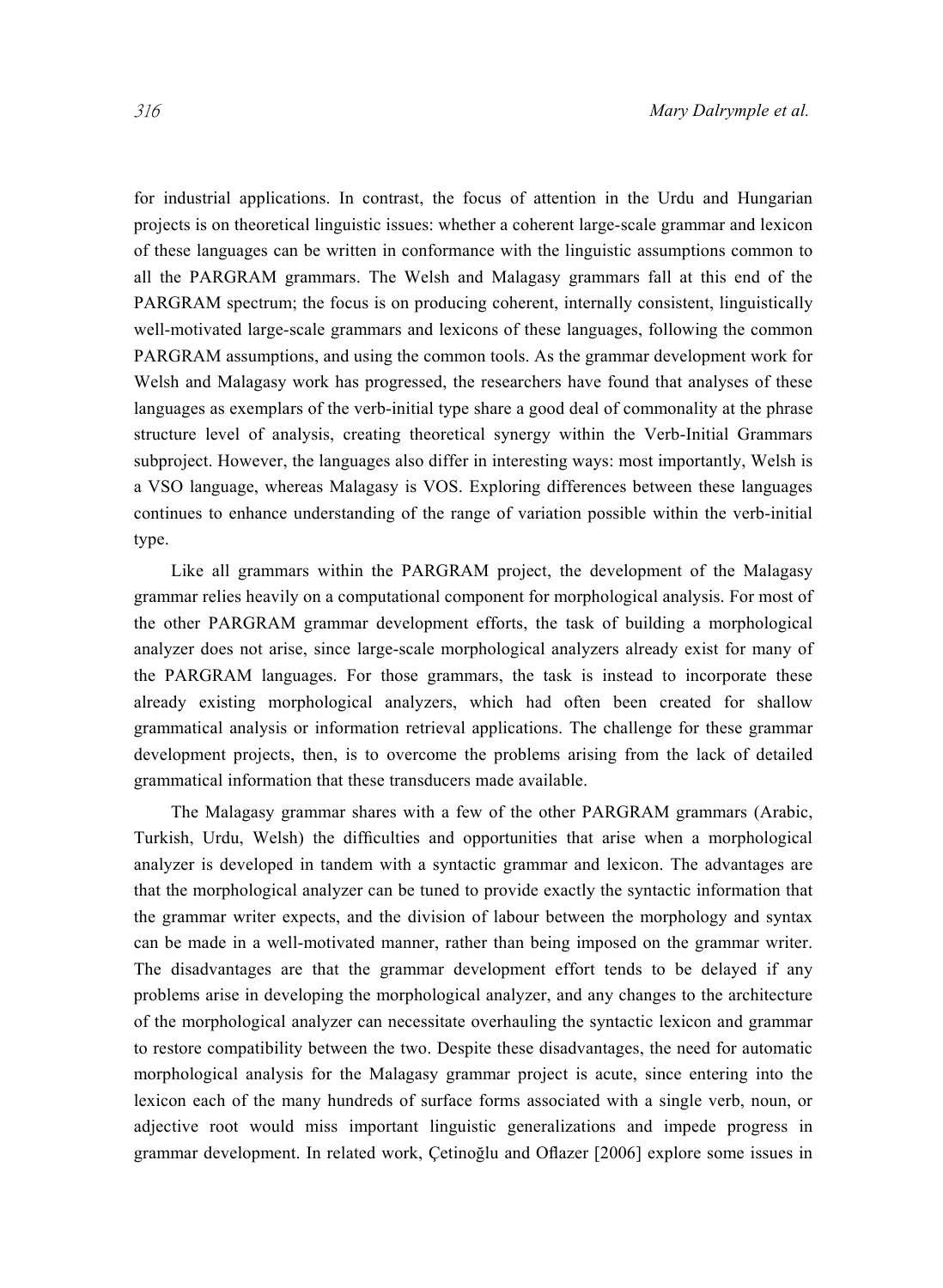developing a morphological analyzer for Turkish, an agglutinative, morphologically complex language, in the context of the PARGRAM project.

For the Malagasy morphological analyzer, the researchers use Xerox finite-state tools LEXC and XFST [Beesley and Karttunen 2003], which are employed by many of the PARGRAM grammars. As with any finite-state morphological transducer, the Malagasy morphological analyzer is bidirectional: it can be used in grammatical analysis to produce morphologically analyzed input to a parser, or in generation to produce a surface form from a specification of lexical properties [Beesley and Karttunen 2003]. In the following, the authors often describe the tokenizer and morphological component in terms of analysis as opposed to generation of a surface string, but this is only for expository purposes.

#### **2. Malagasy Morphology: An Overview**

As Keenan and Polinsky [1998] note, there is very little inflectional morphology in Malagasy: there is no verb agreement or nominal inflection for agreement features, for example. Keenan and Polinsky [1998] analyze certain alternations in deictic forms and demonstratives as inflection, but since the forms involved belong to a small closed class, the authors identify them by listing them in the lexicon. The morphological analyzer described here handles many of the productive cases of nominal and verbal derivational morphology, consisting primarily of affixal verbal morphology and genitive compounding.

Besides verbal affixation and genitive compounding, the third productive type of morphological process in Malagasy is reduplication [Keenan and Razafimamonjy 1998], in which a new root is formed by reduplicating all or part of a basic root, giving a diminished, attenuated, or pejorative meaning: for example, reduplication of the root *fots*y 'white' gives *fotsifots*y 'whitish'. It is well known that reduplication requires special treatment in a finite-state morphological model, and the COMPILE-REPLACE algorithm described by Beesley and Karttunen [2000; 2003] provides a means of treating these cases. The researchers have implemented and are currently testing a treatment of Malagasy reduplication using the COMPILE-REPLACE algorithm, but, as this has not yet been completely integrated into the full Malagasy grammar, the authors concentrate in the following on describing the treatment of nominal and verbal morphology.

## **3. Lexical Information**

Malagasy roots may have one or more syllables. Most roots are regular or 'strong', and have penultimate stress if they are multisyllabic. Three-syllable roots take penultimate stress unless they end in one of the 'weak syllables' (*na/ny*, *ka*, *tra*) in which case they usually receive antepenultimate stress and are called 'weak roots' [Keenan and Polinsky 1998]. Weak and strong roots behave differently in the processes that are treated here, and are listed separately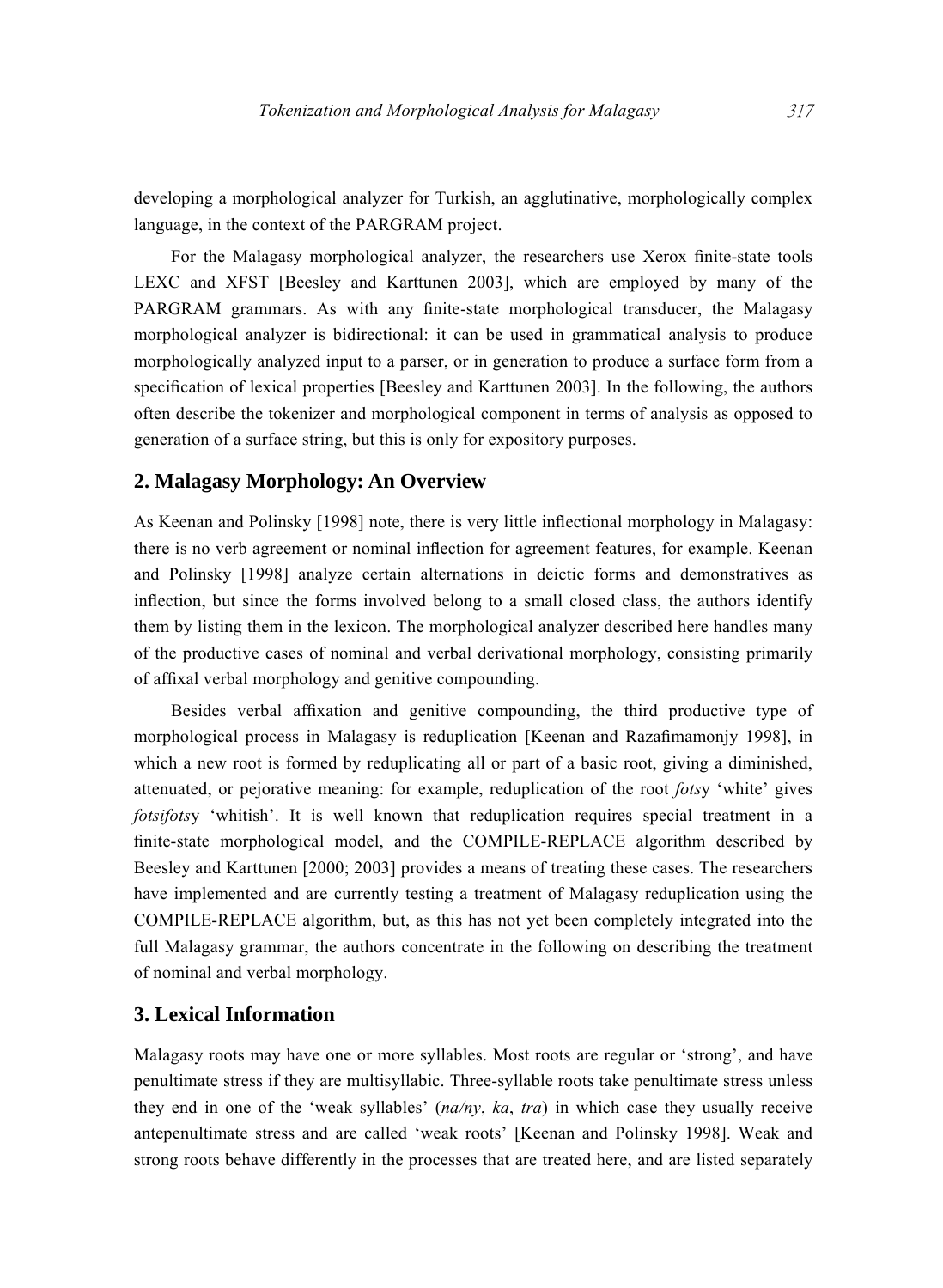in the morphological lexicon.

This lexicon currently contains 2,446 roots, including 2,033 roots which form nouns, adjectives or verbs, 288 roots which form adjectives or verbs, and 125 roots which form only verbs. Indeclinable forms, including proper names, adverbs, some prepositions, and free pronouns, are not listed in the morphological lexicon, and so are passed through the morphological analyzer unchanged and treated by the syntax as unanalyzed tokens. Guessed roots are also allowed for and are defined in terms of permissible root patterns; these roots are marked with the tag +Guess, and are permitted, though dispreferred, in syntactic analysis. In treatment of guessed forms, the authors define Syllable (Syll) as in (1); this allows the definition of weak guessed roots as consisting of two syllables followed by one of the weak endings (*na*, *ka*, *tra*). Strong guessed roots are then defined as consisting of one to four syllables, and subtracting the weak root patterns:

(1)Syll = [((Nasal) ([t*|*d]) Consonant) (Vowel) Vowel]; WeakKTRoot = [Syllˆ2 [[[T*|*t] [R*|*r]*|*[K*|*k]] [A*|*a]]]; WeakNRoot = [Syllˆ2 [[N*|*n] [A*|*a]]]; StrongRoot = [Syllˆ{1,4}*−*[WeakKTRoot*|*WeakNRoot]];

The definitions in (1) follow standard XFST notation, as defined by Beesley and Karttunen [2003]: square brackets '[' ']' indicate grouping, parentheses '(' ')' indicate optionality, '*|*' indicates union or disjunction, '*−*' indicates subtraction of the second set of strings from the first set of strings, and " followed by a number or range of numbers indicates the amount of times the immediately preceding string is repeated. Note that the use of " here is different than in the definition of the continuation classes and orthographic rules. In the latter case, 'ˆ' designates a feature to be interpreted by the XFST rules.

#### **4. Genitive Compounding**

This analysis of verbal and nominal morphology closely follows the exposition of Keenan and Polinsky [1998]. Nominal morphology consists mainly in the formation of genitive compounds. These are of the form Head+NP*gen*, where the Head can be any of the following: noun (in which case NP*ge*n expresses the possessor), passive verb (NP*gen* is the agent), preposition (the NP*gen* is the prepositional object) or adjective (the NP*gen* is an agent or indirect cause). In such expressions, the Head and NP*gen* are concatenated, and the concatenation is regulated by rules referring to properties of the final syllable in the Head and the first syllable in NP*gen*.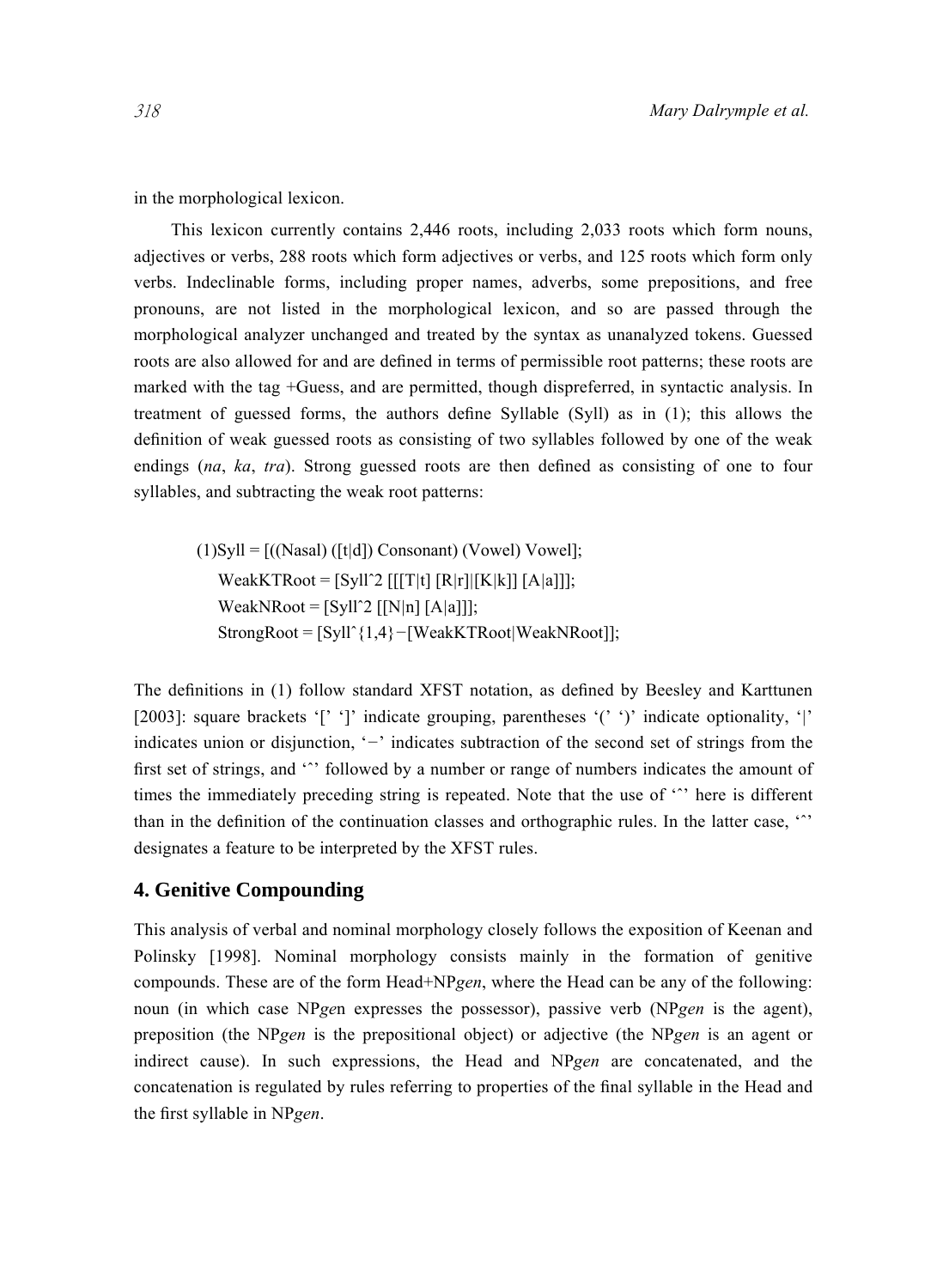## **4.1 Target Phenomena**

The following informal rules follow the treatment of Keenan and Polinsky [1998], and represent alternations in the final and first syllables of Head and NP*ge*n respectively. The hyphen, which sometimes alternates with apostrophe, is part of Malagasy orthography. The expressions 'C', 'Co' stand for consonants and 'V' and 'Vo' stand for vowels, whereas 'S' denotes a stop consonant. The lowercase characters denote the corresponding letters. The expression to the left of the  $+$  sign stands for the final syllable of the head word, consisting of some strong consonant 'C' and some vowel 'V' in the case of (1a) and (2) and some vowel 'V' followed by one of the weak endings '*ka*', '*tra*', '*na*' in (1b). The expression to the right of the '+' sign stands for the initial character of the NP*gen*.

- 1. Head is weak, that is, it ends in one of *ka*, *tra*, *na*
- (a) NP<sub>gen</sub> begins with a vowel Vo:  $CV + Vo \rightarrow C$ -Vo (remove final vowel in Head and concatenate)
- (b) NP*ge*n begins with a consonant C with corresponding stop consonant S:
	- i. Head ends in *na*: Vna +  $C \rightarrow$  Vn-S (S not bilabial), or  $Vna + C \rightarrow Vm-S$  (S bilabial)
		- ii. Head ends in *k*a or *tra*: V{ka*|*tra} +C → V-S
- 2. Head is not weak:
- (a) NP*ge*n begins with a vowel Vo: CV + Vo → CVn-Vo (prefix *n-*and concatenate)
- (b) NP*ge*n begins with a consonant Co with corresponding stop consonant S:  $CV + Co \rightarrow CVn-S$  (S not bilabial), or  $CV + Co \rightarrow CVm-S(Sbilabial)$

Similar to noun genitive expressions are pronominal suffixed genitives. If the Head ends in a non-weak syllable or *na*, then the GEN1 suffixes are attached to the Head. Otherwise, the GEN2 suffixes are attached.

| person      | GEN1 suffix | GEN2 suffix |  |
|-------------|-------------|-------------|--|
| 1sg.        | ko          | $\Omega$    |  |
| 2sg.        | nao         | ao          |  |
| 3sg. or pl. | ny          | ny          |  |
| 1pl. incl.  | ntsika      | tsika       |  |
| 1pl. excl.  | nay         | ay          |  |
| 2pl.        | nareo       | areo        |  |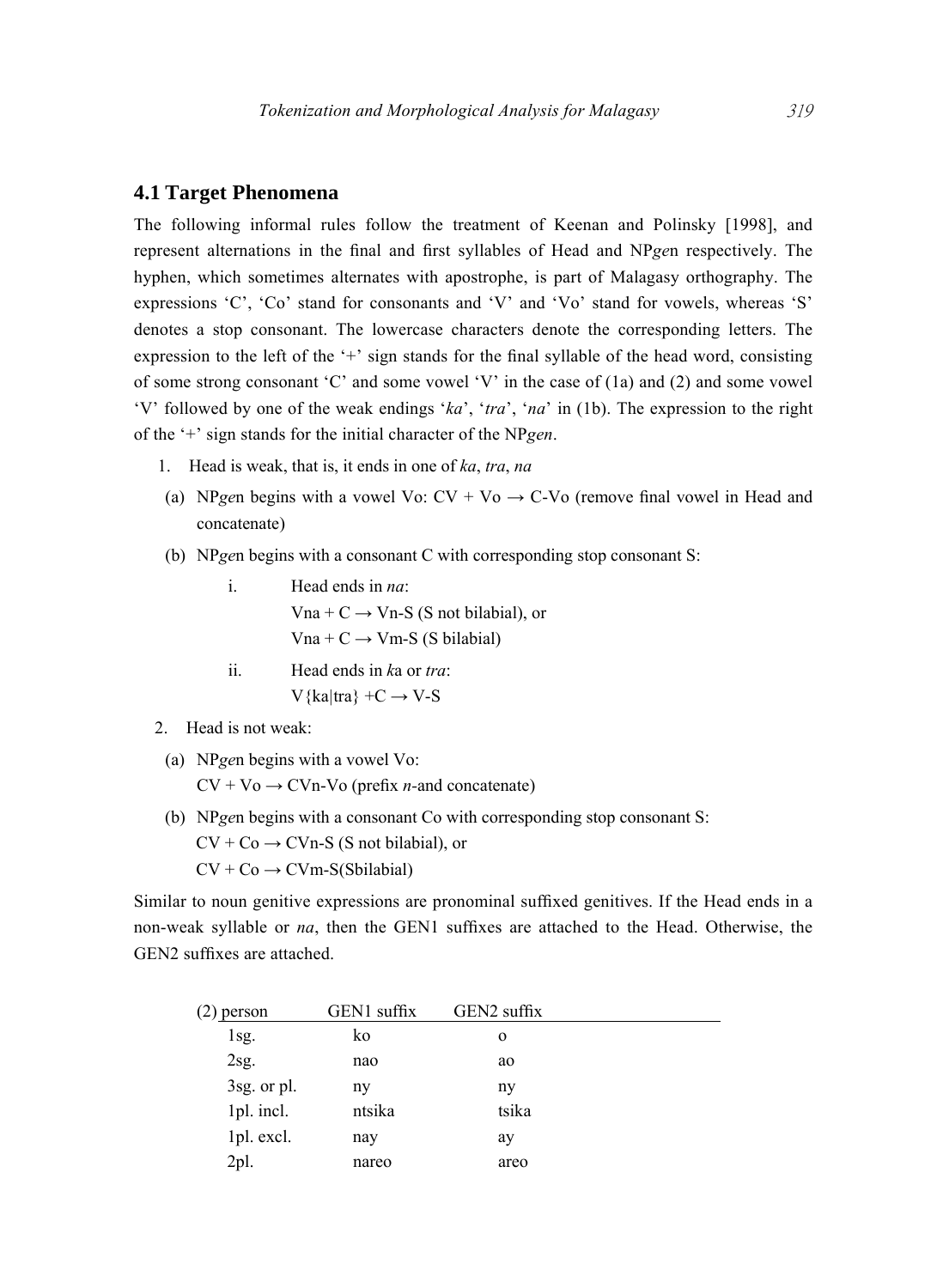## **4.2 Implementation**

The rules governing genitive expressions are quite regular and consistent. The morphology of such expressions is modelled by the Xerox finite-state calculus, with a tokenizer written in XFST, a lexicon written in LEXC, and more general orthographic and phonological rules written in XFST [Beesley and Karttunen 2003].

As with the other grammar development projects within the PARGRAM initiative, the grammar is implemented within the XLE grammar development environment ([Crouch *et al*. 2006], see also http://www2.parc.com/isl/groups/nltt/xle/). The XLE requires a tokenizer and morphological analyzer for the language being analyzed, and allows the specification of a sequence of alternative morphological analyzers to be used when analysis with the first alternative fails. The output of the morphological analyzer is the input to syntactic analysis, obviating the need for listing each surface form separately in the syntactic lexicon. Instead, the syntactic component contains information about the syntactic content and behaviour of each root and affix combination as analyzed by the morphological component.

XLE expects a string as input, which is first tokenized according to the rules of the tokenizer for the language being analyzed. Each token is then individually passed to the morphological analyzer for finite-state morphological analysis. Most grammars within the PARGRAM initiative employ at least two morphological analyzers: an analyzer for known forms, and a guesser for forms that fail to be analyzed by the known-form analyzer. Following this paradigm, the known-form transducer and guesser are extracted separately, and applied to the output of the tokenizer in sequence; only forms that fail to obtain an analysis with the known-form analyzer are passed to the guesser.

In most cases, tokenization in Malagasy is straightforward, with tokens usually delimited by whitespace. For the sentence *Hanket*o *izy*. 'he will come here', the tokenizer produces the following result, where TB indicates a token boundary:

(3)hanketo TB izy TB .

The tokenizer (optionally) decapitalizes the first word of the sentence, inserts token boundaries at spaces, and separates punctuation by a token boundary. Each token is then passed separately to the morphological analyzer for analysis.

In the case of nonpronominal genitive compounding, however, the situation is more complex. The compound form *akanjon-olona* 'a person's clothes' consists of two noun roots *akanj*o 'clothes' and *olona* 'person', and has the following structure: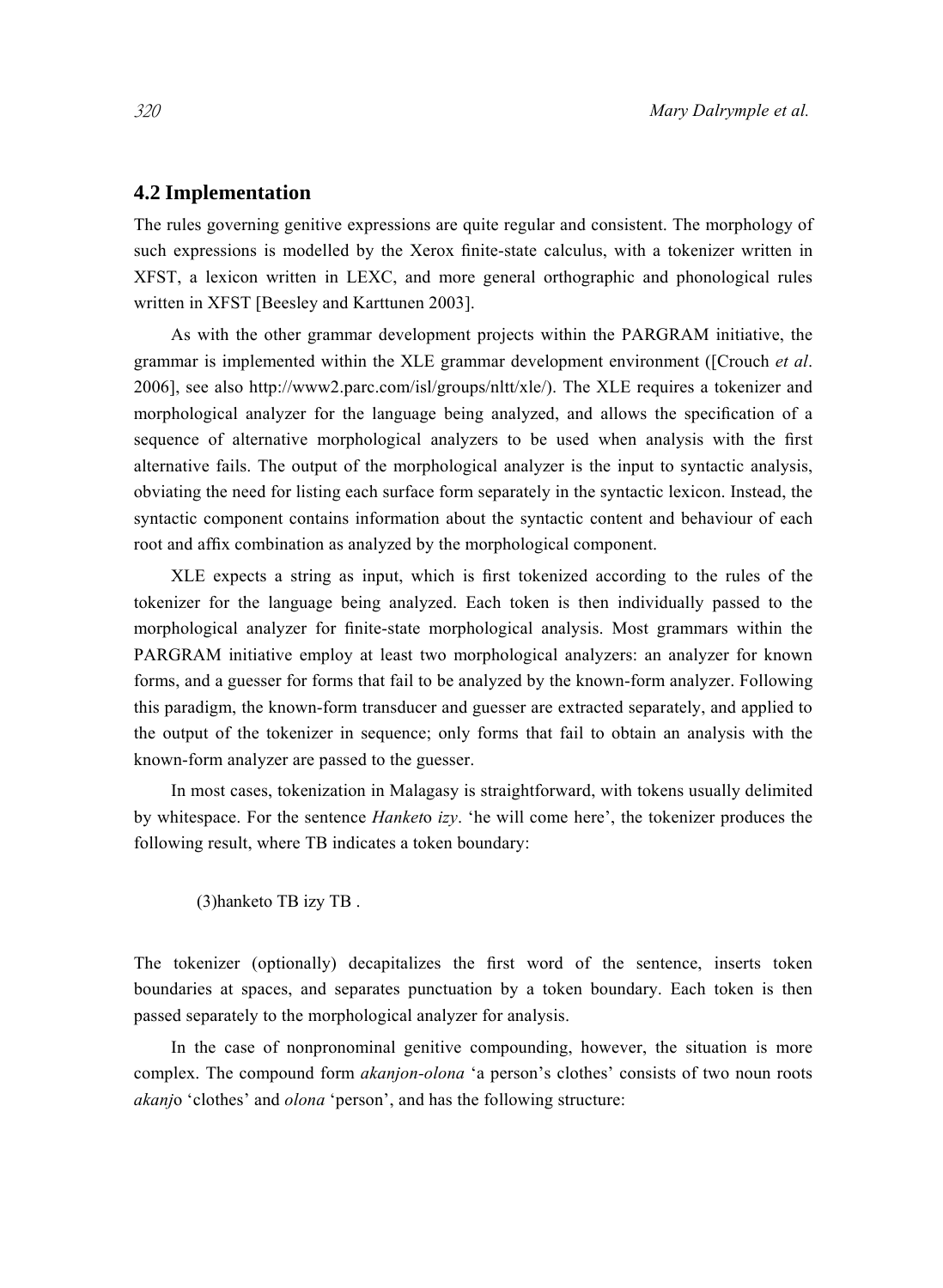(4)akanjon-olona

akanjo (epenthetic N; cf. 2a above) (compound boundary) olona

In the original treatment of nonpronominal genitive compounding, this form was treated as a single token, and was handled by the morphological analyzer [Dalrymple *et al*. 2005]. However, this approach interacted badly with the standard configuration of XLE grammars, where the known-form analyzer and guesser are separate transducers, applied in sequence. If both roots are known, both can be analyzed by the known-form transducer; however, if one root is unknown, the entire compound fails to be recognized by the known-form analyzer. This means that the entire compound must be handled by the guesser, even if one of the roots is known. This undesirable result has led the researchers to revise the treatment of nonpronominal genitive compounds, moving most of the work to the tokenizer.

In the current treatment, the tokenizer 'undoes' the effects of the compounding rules given above, proposing one or more underlying forms for analysis by the morphological component. For example, the compound form *akanjon-olona* is tokenized as follows:

(5) akanjo TB +GEN+ TB olona

The root *akanj*o is a three-syllable root; the hypothetical root *akanjona* would have four syllables, which is impossible for a weak root. For this reason, Rule 1 (above), which requires that Head is a weak root, does not apply. Rule 2a covers the case in which the second member of the compound begins with a vowel; "undoing" rule 2a entails removing the epenthetic n inserted after the Head, producing *akanjo*. The compound boundary is treated as a separate token, represented by the special symbol +GEN+, to signal to the syntactic analysis component that genitive compounding has taken place. The phrase structure tree that is produced for *akanjon-olona* is shown in Figure 1, in which the leaves of the tree correspond to the tokens produced by the tokenizer.

Some forms can be tokenized in more than one way. For example, the compound *volon-dRabe* 'Rabe's month'/'Rabe's money' is ambiguous [Keenan and Polinsky 1998]:

- (a) Head is weak, reconstructed by the tokenizer as *volana* 'month', with Rule 1a requiring removal of the final vowel; or
- (b) Head is strong, reconstructed by the tokenizer as *vola* 'money', with Rule 2a requiring insertion of *-*n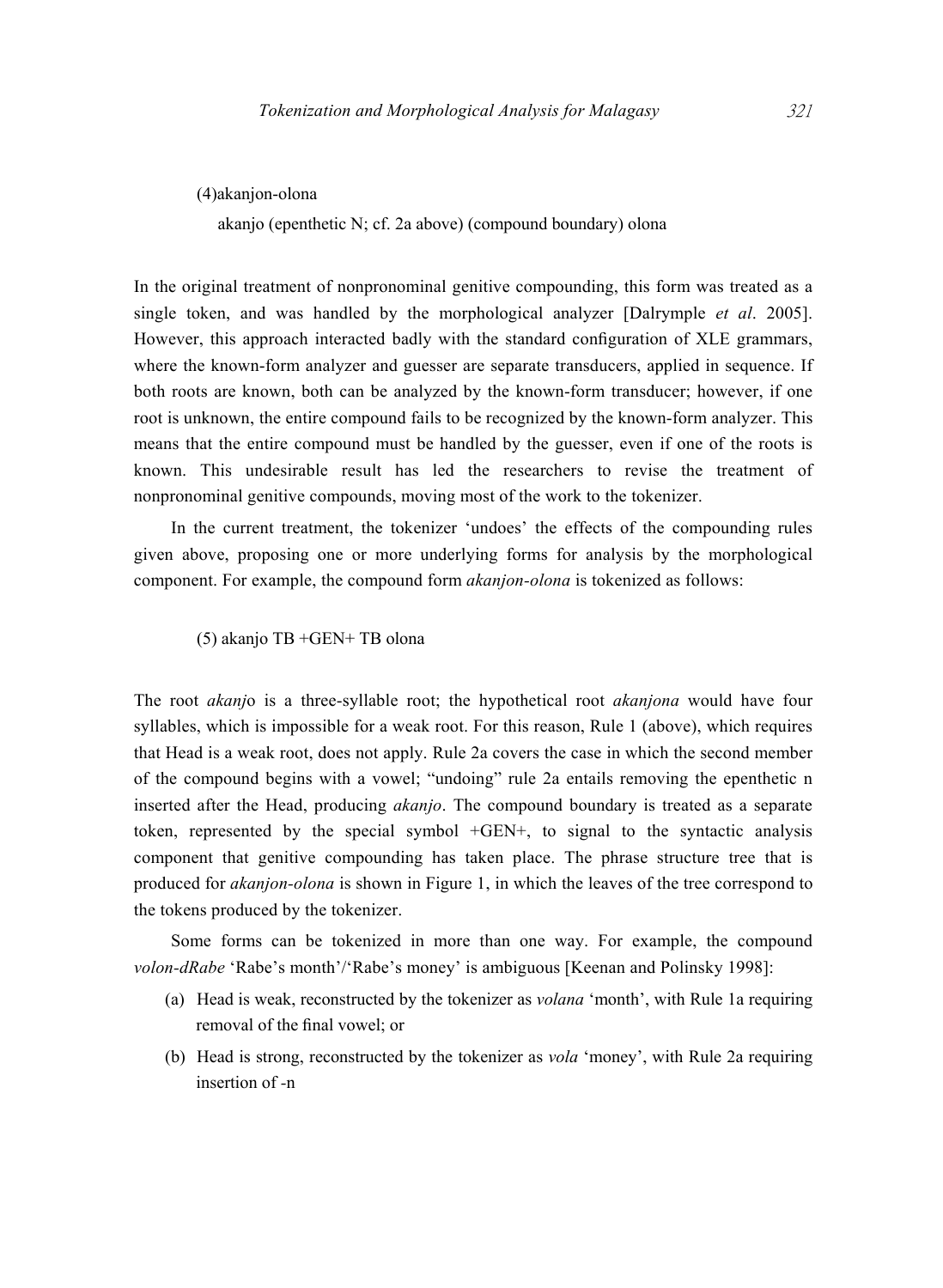

#### *Figure 1. Phrase structure tree for akanjon-olona*

After tokenization, the morphological analyzer is presented with all possible forms resulting from 'undoing' the compounding rules. Analysis proceeds as in the simple cases, with forms recognized by the known-form analyzer given preference in syntactic analysis over hypothetical forms analyzed by the guesser.

The current treatment of genitive compounding relies on the presence of the hyphen or apostrophe to signal the compound boundary. In a small minority of cases, however, genitive compounding involves only concatenation of roots, and is not signalled by special punctuation. The authors have left the treatment of these forms for future work, since it is unclear how the treatment of such forms will interact with the guesser: almost any simple form can be given a spurious analysis as a compound composed of two hypothetical, guessed roots.

Pronominal genitive compounds, on the other hand, are best treated by the morphological analysis component, which is now described. The LEXC lexicon is a finite-state transducer which specifies a relation between an Upper 'lexical' string and a Lower 'surface' string for a form [Beesley and Karttunen 2003]. Roots and affixes are organized into sublexicons according to their phonological and prosodic properties, *e.g.* whether the root is weak or strong. The lexicon also specifies possibilities for transitions when a particular form is encountered. For example, the noun root *akanjo* 'clothes' is listed in the Noun sublexicon with continuation class Nstrong, meaning that it takes the strong root suffixes listed in the Nstrong sublexicon. The Nstrong sublexicon adds the +Noun tag to the lexical/Upper side of the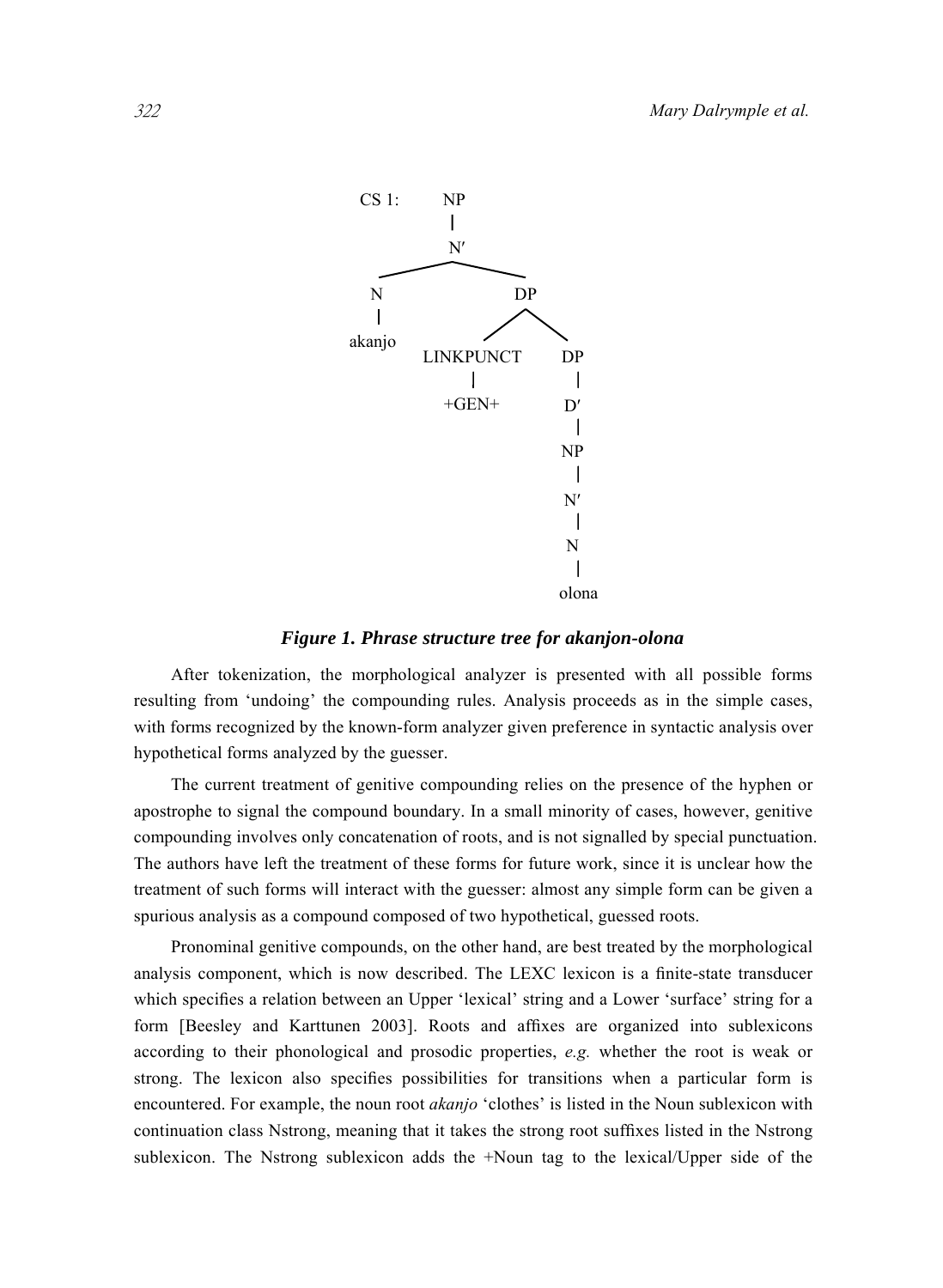transducer, and permits the form to terminate with no suffixation, or alternatively allows genitive suffixation. Thus, the transducer relates the Lower string, the unsuffixed noun *akanjo*, to the morphologically analyzed lexical/Upper string which forms the input to syntactic analysis:

(6)LEXC transducer: Upper: akanjo +Noun Lower: akanjo 'clothes'

The related form *akanjoko* 'my clothes' involves pronominal genitive suffixation; the NStrong sublexicon relates the first person singular genitive suffix *ko* on the surface/Lower side to the tag +1SgGen on the lexical/Upper side:

(7)LEXC transducer: Upper: akanjo +Noun +1SgGen Lower: akanjoko 'my clothes'

Here, the LEXC lexicon on its own is sufficient for analysis of the combination of the root *akanjo* and the pronominal genitive suffix *-ko*. The phrase structure tree that is produced for *akanjoko* is shown on the left side of Figure 2; the right side shows the root and series of tags that is output by the morphological analyzer and analyzed by the syntactic component.

Phrasal analysis Display of morphological structure



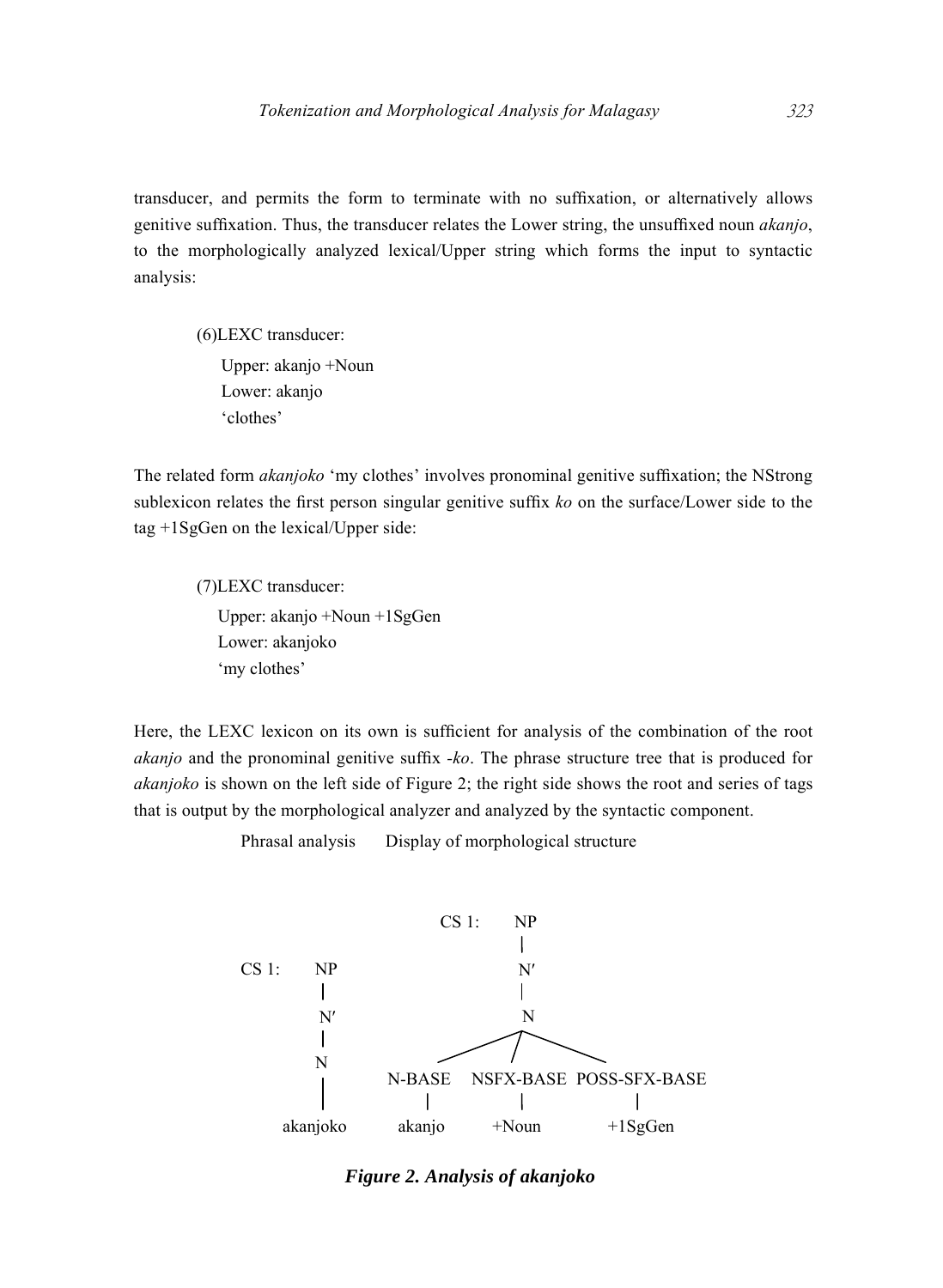## **5. Verbal Morphology**

In many cases, however, a set of XFST rules is also needed to cater to phonological and orthographic alternations induced by morphological operations. These rules apply irrespective of the individual entries to be combined, and are controlled by tags introduced by LEXC. These tags are orthographically distinguished from the lexical tags of the LEXC transducer by the use of a carat 'ˆ'. The XFST rules define an XFST transducer, which is composed with the LEXC transducer in full morphological analysis. In the following, the authors describe the use of these tags in the analysis of verbal morphology.

#### **5.1 Target Phenomena**

Malagasy exhibits rich and complex verbal morphology [Randriamasimanana 1986; Keenan and Polinsky 1998]. Verbs are classified according to the case of their arguments: nominative, accusative and genitive. Verbs which take a genitive complement are non-active verbs, a category which includes passive verbs and circumstantial verbs. Passive verbs are formed in three different ways, each corresponding to different semantics. The following discussion follows Keenan and Polinsky [1998], though simplifying somewhat.

First, there are a small number of root passives, that is, roots which are passive verbs. These refer more to the result than the process. The LEXC transducer encodes the schematic relation for passive roots in Figure 3, which is very similar to patterns for noun roots with optional pronominal genitive compounding. ROOT represents the form of the passive root. ROOTTYPE is one of ˆStrongRoot, ˆWeakKTRoot or ˆWeakNRoot; this information is needed by the XFST rules to control certain morphological alternations. (GEN) represents optional genitive compounding with the agent argument of the passive verb, using the affixes listed in (2). An example for the root passive *araka* 'be followed' is:

(8)Lexical: araka +Verb +3Gen Surface: arany 'be followed by him/them'

The LEXC transducer is composed with the XFST transducer, which performs necessary adjustments as the morphemes are concatenated.

The largest category of passive verbs is suffix passives. These are formed by the suffixation of *ina* or *ana* to a root, which is usually preceded by a root-dependent consonant C epenthesis. They can be prefixed by a tense prefix TENSE, denoting past or future, optionally followed by a causal prefix *amp*. This form can also undergo genitive compounding or imperative suffixation.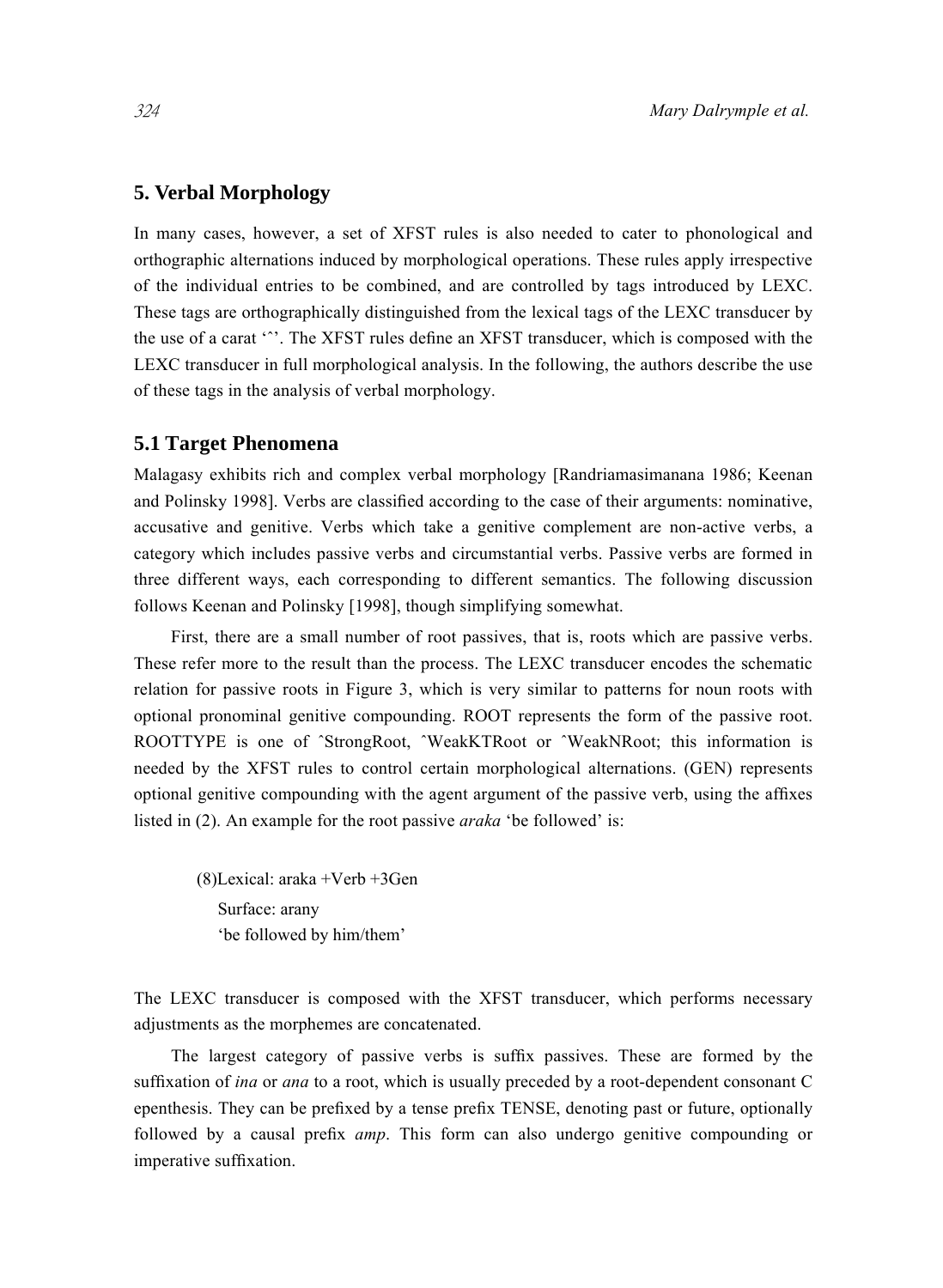#### **Passiv**e **root**s

ROOT +Verb (GEN) ROOT ROOTTYPE ...

#### **Suffi**x **passive**s

TENSE (Caus) ROOT +Verb (C)VnaPass (GEN|IMP) ... amp ROOT ROOTTYPE (C)ina/ana ...

#### **Prefi**x **passive**s

VTPass ROOT +Verb (GEN|IMP) voa/tafa ROOT ROOTTYPE ...

#### **Circumstantia**l **for**m

|         |         | TENSE (Caus) (ACTIVE) ROOT +Verb | (C)VnaPass               |
|---------|---------|----------------------------------|--------------------------|
| <br>amp | $i$ /an |                                  | ROOT ROOTTYPE (C)ina/ana |

#### **Activ**e **Verb**s

```
(TENSE|NOM) [(Recip)(Caus)][ACTIVE PassROOT|NullPrefROOT] +Verb (IMP) 
... if amp i/an PassROOT|NullPrefROOT ROOTTYPE ...
```
#### *Figure 3. Verbal patterns*

A third type of passive is prefix passives. These are formed by prefixing a root with any of *a*, *voa*, *tafa*. Passives in *a* refer to the process rather than the result, and usually their subject functions as an instrument. The imperative is formed by prefixing with *a* and adding the corresponding passive imperative suffix. Passives in *voa/tafa* refer to the end result rather than the process and have a perfective meaning. *voa/tafa* passives may not be prefixed by a tense prefix, while a passive does take a tense prefix.

In the circumstantial form of a verb, an oblique argument or adjunct of an active verb is made the subject. The circumstantial is built from roots prefixed by primary active affixes *i*, *an* and, possibly, secondary active affixes *ank(a)*, *amp* by means of the suffixation *-Cana*,where C is the root-specific epenthetic consonant mentioned above in the context of suffix passives. Tense is marked in the same way as for suffix passives.

There are a few active verb roots, but the majority of active verbs are derived from roots by means of the active prefixes *i*, *an*. Genitive suffixing is not allowed, but the formation of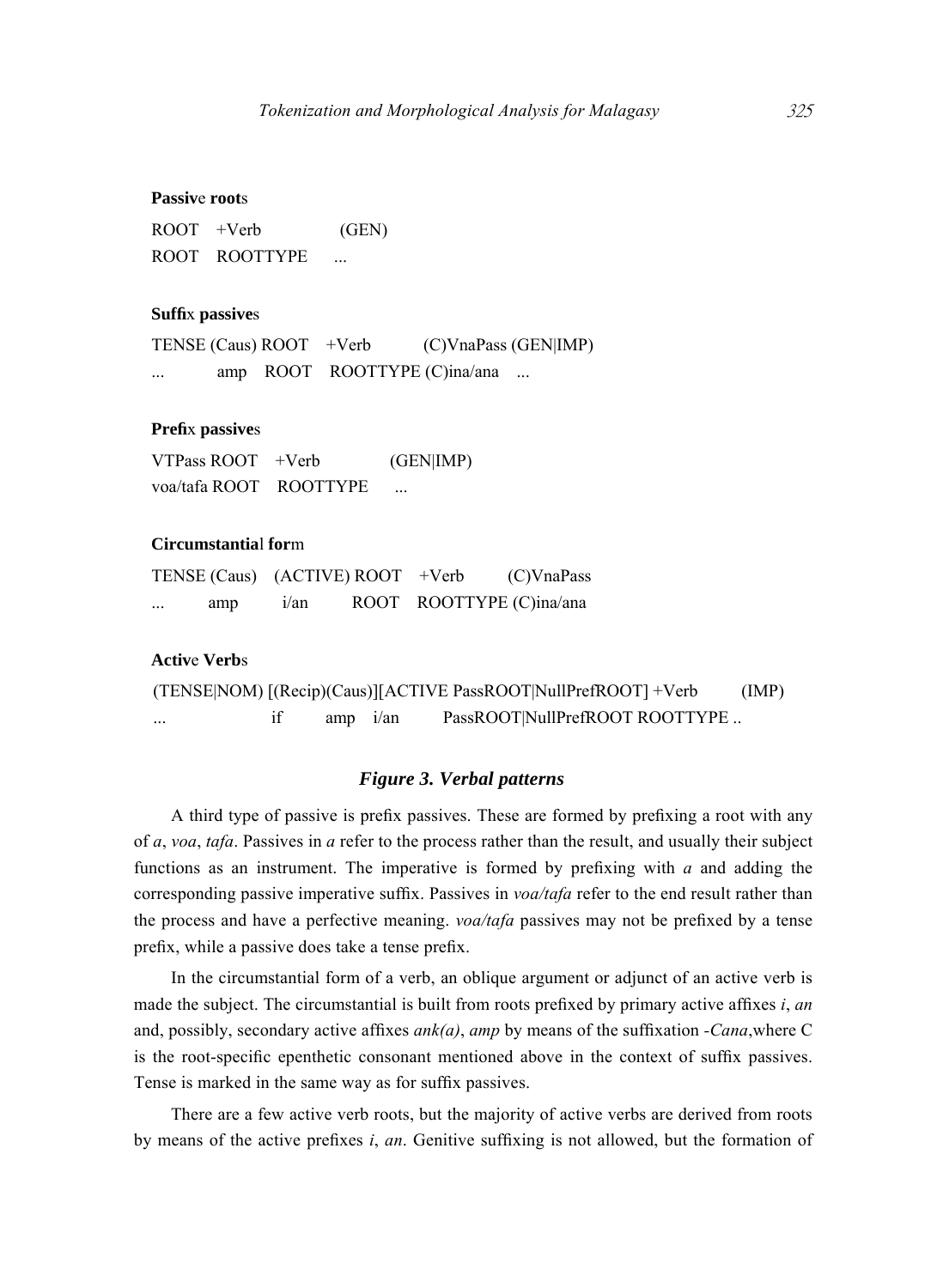imperatives is possible: present tense (*m*) actives take suffix *a*, where consonant mutation and epenthesis -(C)*a* apply. If no epenthetic consonant intervenes, they fuse an imperative with root final *a*. Active verbs can be marked for tense via a tense prefix TENSE (distinguishing past, present, and future). They can also receive a prefix for causality and reciprocation. The active verb roots may be null prefix or they can be prefixed by the active prefixes *ank-/amp*.

## **5.2 Implementation**

As discussed above, the LEXC lexicons contain information about subclasses of individual roots as well as more general structural information regarding verb forms. For example, verbs are formed on the basis of a tense prefix sublexicon which contains separate past, present and future prefixes, including a ˆTNSˆ tag to control morphological alternations with overt tense prefixes. In the following, 0 represents the empty string.

| <b>LEXICON Tense</b> |            |
|----------------------|------------|
| PresentTense+:0      | Secondary; |
| PastTense+:no^TNS^   | Secondary: |
| FutureTense+:ho^TNS^ | Secondary; |
| PresentTense+:0      | Vroot:     |
| PastTense+:no^TNS^   | Vroot:     |
| FutureTense+:ho^TNS^ | Vroot:     |

The lexicon VPassRoot represents the passive verbs: inherently passive roots, or guessed passive verbs ending in either a strong or weak syllable.

| <b>LEXICON VPassRoot</b>                    |         |                                   |
|---------------------------------------------|---------|-----------------------------------|
| PassiveRoot;                                |         |                                   |
| $\le$ StrongRoot %+Guess:0>                 |         | StrongSuff: ! guessed Strong root |
| <weakktroot%+guess:0></weakktroot%+guess:0> | KTWeak: | ! guessed Weak KT root            |
| <weaknroot%+guess:0></weaknroot%+guess:0>   | NWeak:  | ! guessed Weak N root             |

Roots are listed in the lexicon with information about the continuation classes of their suffixes:

| <b>LEXICON PassiveRoot</b> |           |               |  |
|----------------------------|-----------|---------------|--|
| araka                      | WeakSuff; | t be followed |  |
| fantatra                   | TR2RWeak: | ! be known    |  |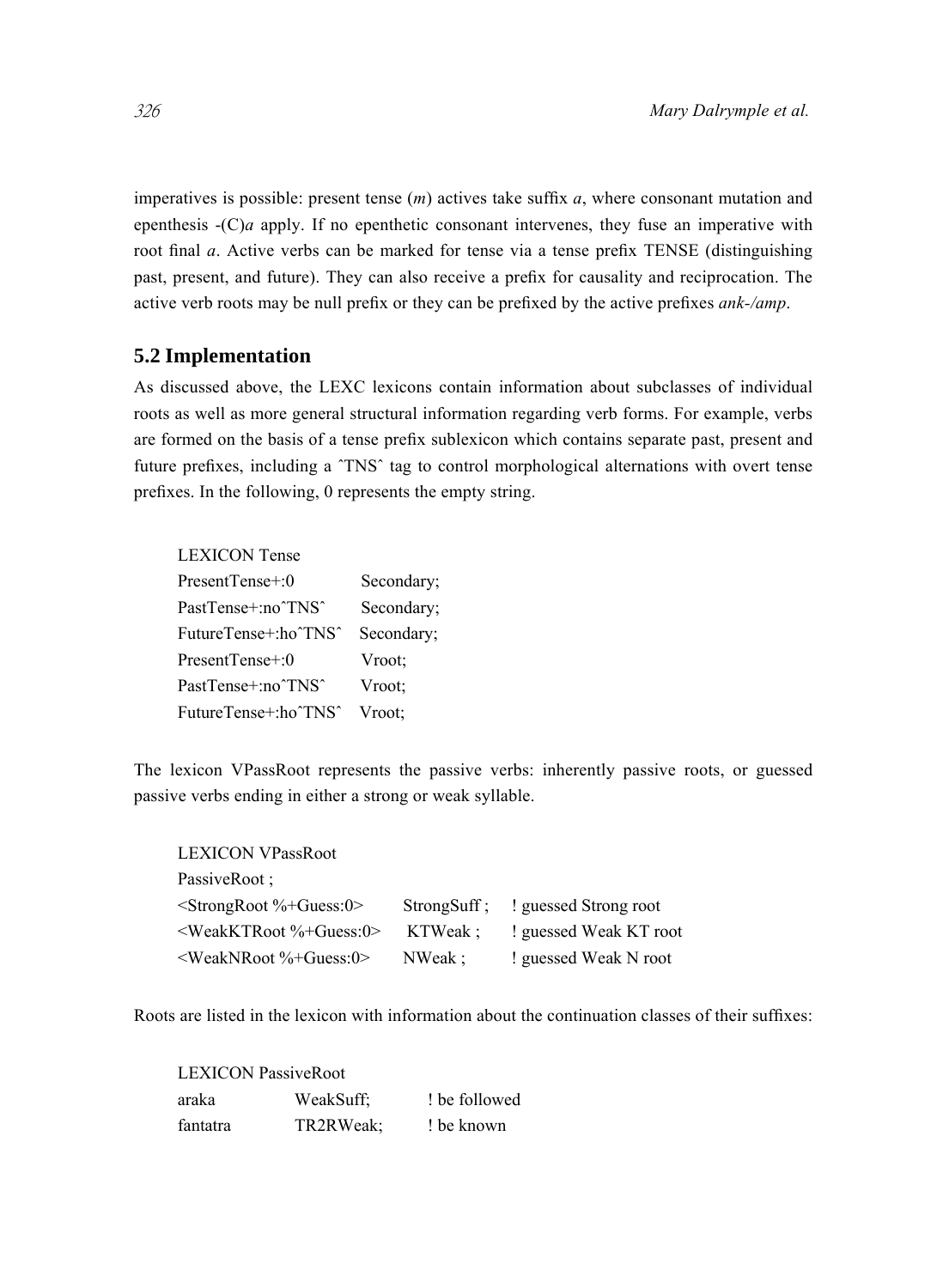In this example *araka* is a passive root; its continuation class indicates that it is a member of the class of morphologically weak roots. *fantatra* is a weak passive root with final syllable *tra*, where the TR2RWeak continuation class indicates that the *tra* suffix for this root is replaced with *r* during passive suffixation or the formation of imperatives. Thus, the passive form corresponding to *fantatra* is *fantarina*.

As above, the XFST rules deal with surface phenomena such as syllable deletion and consonant and vowel epenthesis, which take place during affixation. In the previous example, the continuation class TR2RWeak is used with roots where the weak final root syllable *tra* is converted to *r* during passive suffixation or the formation of imperatives. Other weak roots convert *tra* to one of a number of other consonants which must be lexically specified for each root. One way of handling these alternations would be to have a continuation class for each of the possible combinations of suffixes and final syllables of roots. Thus, even though there are only two passive suffixes *ina/ana*, one would need separate continuation classes for the formation of passives for weak roots ending in *tra* where *tra* is transformed to *r*, *f*, *t*, or other consonants.

However, this would result in an over-sized, untidy lexicon. Instead, the authors keep a small number of continuation classes corresponding to possible suffixes, and signal the final syllable root transformations by means of tags referenced by rules of the XFST transducer. These tags provide the context for the application of XFST rules for the various cases of epenthesis, deletion and transformation. For instance, the TR2RWeak continuation class is defined in the following way:

| <b>LEXICON TR2RWeak</b>       |                   |
|-------------------------------|-------------------|
| $+$ Verb: $\gamma$ WeakKTRoot | WeakKTEnding;     |
| +Verb: 'WeakKTRoot'Ftr2r      | Suffixes $\ddots$ |

The feature ˆFtr2r is referenced by the XFST rule in (9), which transforms *tra* to *r* if the *tra* syllable is followed by the feature  $\text{Tr}2r$ .

$$
(9)[t \ r \ a] \rightarrow r \ ||
$$
 *"Ftr2r*

This XFST rule applies to the underlying grammatical form, the output of LEXC. Formally, it resembles a standard context-sensitive phrase structure rule: the expression to the left of the arrow is replaced by the expression to the right of the arrow in a certain context. The context of application is separated from the rule by double bars, '||'. Here, the sequence '*tra*' is replaced by '*r*' in the context immediately preceding the tag ˆFtr2r. This rule applies after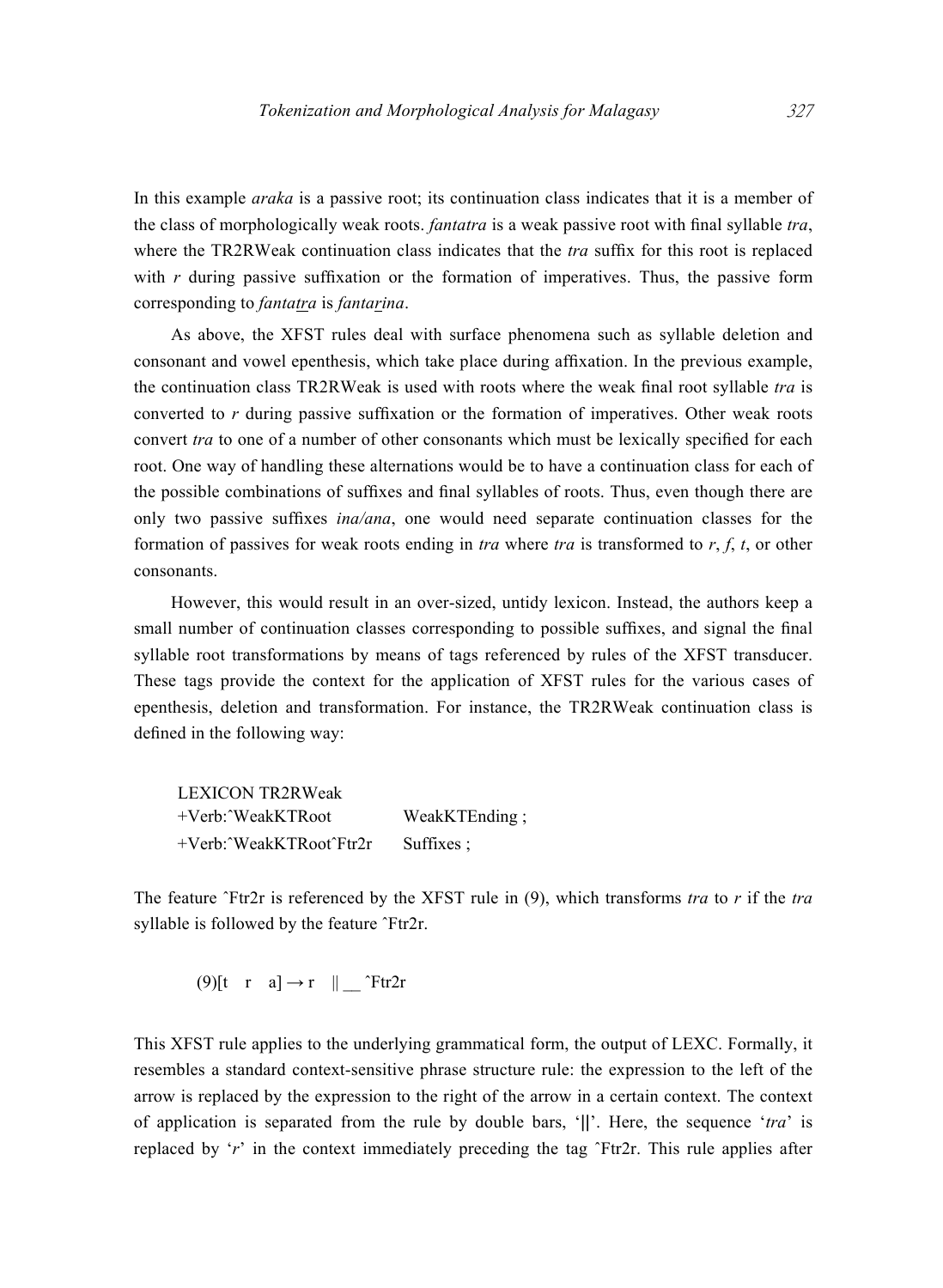removal of the tag ˆWeakKTRoot, which separates the root from the ˆFtr2r tag in the Lower string of the LEXC transducer. Directly after the application of this rule, the rule to remove the tag ˆFtr2r applies, preventing its appearance in the surface string and its interference with the application of other rules. Similar rules cater to alternations with prefixation, passive and imperative formation.

Features are an efficient way of modelling local morphological dependencies and alternations. However, in the morphology of Malagasy verbs there are long distance dependencies which cannot be modelled by standard FST techniques. For instance, there are roots which can form the passive in either *ana* or *ina* but not both. Thus, we want *fantarina*  and not *fantarana* to be recognized as the correct passive form of *fantatra*. This is a problem both in recognition and generation as we do not want our rules to accept or generate incorrect forms. A tag could be added to the root *fantatra* to exclude the passive formation in *ana*, but the tag may be separated from the position of *ina/ana* by other morphemes and tags during passive formation.

For example, if one decided to implement the lexical preference for passive suffixation in *-ina* rather than *-ana* as a feature, the lexical entry for *fantatra* in the lexicon would be accompanied by a feature ˆFpassi on the surface level as below. In the following hypothetical lexicon, the root and its associated tags are grouped together by angled brackets '*<*'and '*>*' as is standard in LEXC:

LEXICON OtherRoot <{fantatra} 0:ˆFpassi> TR2RWeak;

However, this means that when the features ^WeakKTRoot^Ftr2r are added by the continuation class TR2RWeak, they are not immediately next to the root, but rather ˆFpassi stands in the way. As a result the rule (9) above for the transformation of the weak syllable *-tra* to *-r*, which precedes passive suffixation, cannot apply.

Fortunately, XFST allows for the treatment of such dependencies by the use of flag diacritics, non-FST handles which can store information that is not compiled into the FST. This information is used at runtime, when a certain phrase is being analyzed or generated. The authors use flag diacritics to store root-specific information, and, therefore, they are entered together with the lexical entry for the root. As they do not take effect until the interpretation phase, they do not interfere with the XFST rules. Thus, the lexical entry for *fantatra* in the previous section becomes: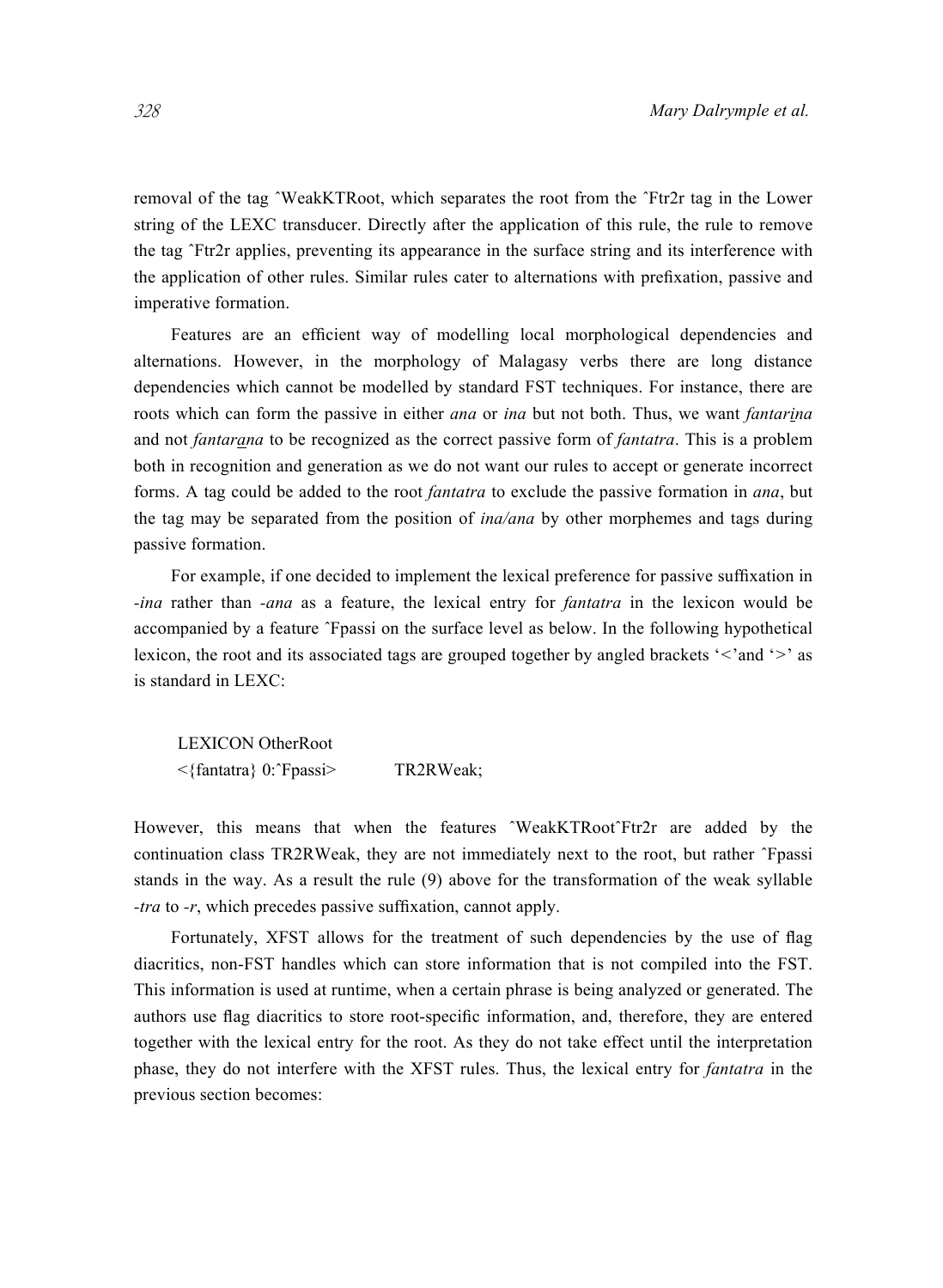LEXICON OtherRoot <{fantatra} @U.PASS.I@> TR2RWeak;

This information uses a U-type flag diacritic, represented as @U.PASS.I@, to associate the feature PASS with the value I for this root. This feature ensures that the root *fantatra* takes a passive in *ina* and not in *ana*. This is coupled with matching flag diacritics for the passive suffixes:

LEXICON PassaSuff  $\leq$ +Passa:a 0:n 0:a @U.PASS.A@> #;

LEXICON PassiSuff  $\leq$ +Passi:i 0:n 0:a @U.PASS.I@> #;

The passive suffix *ina* is associated with the flag diacritic @U.PASS.I@, which is defined as above as specifying the value I for the feature PASS, while the suffix *ana* is associated with the flag diacritic  $QU.PASS.AQ$  specifying the value A for the same feature. Whenever flag diacritics meet, they must match; therefore the form *fantarana* is not accepted, as the flag diacritics of *ana* do not match the flag diacritics of *fantatra*.

The researchers also make use of R-type flag diacritics to model long distance dependencies between prefixes and suffixes. R-type flag diacritics are similar in structure to U-type diacritics, and are specified in the same way; crucially, however, R-type diacritics check that a certain value of a feature has been previously set by another flag diacritic specification. For example, Malagasy verbs may be formed from roots which are lexically nouns or adjectives. Since this is a very general fact about Malagasy, the lexicon does not list every root form in both the noun lexicon and the verb lexicon; nevertheless, one must ensure that the prefixes that appear with a root are compatible with its suffixes, since, if a root appears with verbal prefixes, it allows verbal but not nominal suffixes.

This is handled by setting the flag POS (part of speech) to VERB or NOUN at the beginning of the word, depending on what prefixes have been encountered. Then one must check that the suffixes that appear with a root are compatible with its prefixes. For example, the strong noun root *halatra* 'theft' is specified with the continuation class NStrong, which allows either the +Noun tag and noun suffixes with the continuation class NStrongEnding, or the +Verb tag and verbal suffixes with the continuation class VStrongEnding. NStrongEnding uses an R-type flag diacritic to check that the flag diacritic POS has been set to NOUN, preventing noun suffixes from appearing with verb prefixes; similarly, the VStrongEnding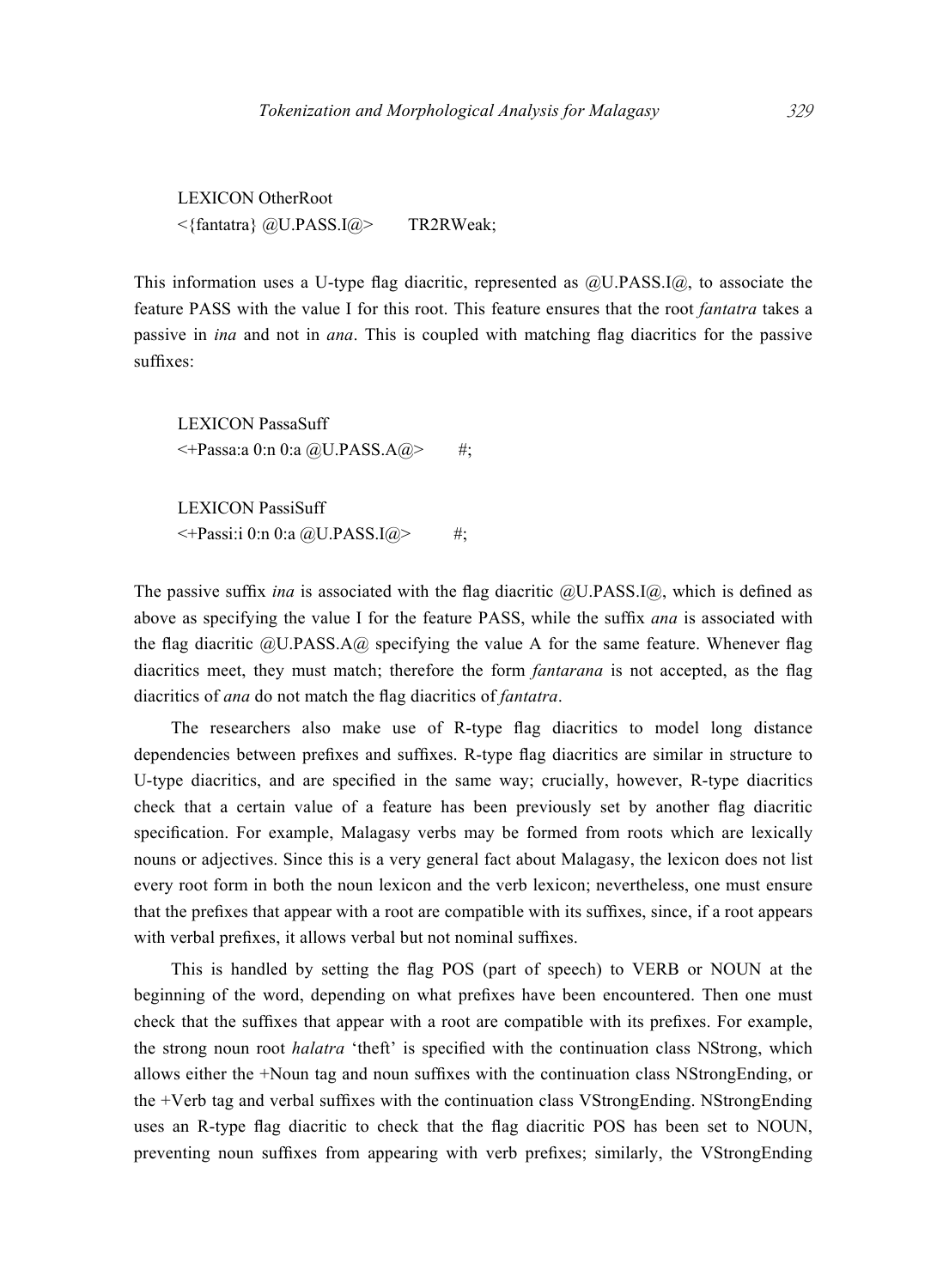lexicon checks that the flag POS is set to VERB.

The continuation classes, together with the rules and flag diacritics, give a general model for the construction of different verb forms. In the analysis of Malagasy verbal morphology, there are many exceptions to be taken into account which render the task of modelling verb morphology non-trivial. For instance, a root may not accept a certain affix; this can be handled by more sophisticated flag diacritics which govern the permissible affixes that each root can accept. The current analyzer uses flags, encoding 9 features with various values for the different affixes, which can be negatively specified by particular roots to disallow particular affixes or affix combinations.

As noted by Beesley and Karttunen [2003], more general cases can be ruled out by means of filters, which are sets of rules that apply on the lexical level – that is, on the Upper side of the LEXC transducer. Such filters are used to exclude groups of continuation classes from combining with a certain affix or can merge together morphological information. For instance, the lexical tag +Passa indicates that one has a passive form in *ana*, which can signal either a suffix passive or a circumstantial form. However, if it is preceded by the tag ActiveAN+, it is unambiguously a circumstantial form. The current treatment incorporates 5 filters disallowing certain affix combinations for all roots. Encoding such interactions in the morphological analyzer provides important constraints for syntactic analysis.

## **6. Conclusion**

The authors have presented a computational implementation of the derivational morphology of Malagasy, concentrating on the treatment of genitive compounding and affixal verb morphology. This approach closely follows the analysis of Keenan and Polinsky [1998] and realizes the aforementioned morphological processes in terms of LEXC continuation classes, associated with groups of productive roots and general structural information, and general orthographic and phonetic rules implemented as XFST rules.

The morphological analyzer provides a solid basis for continuing work on the syntactic lexicon and grammar of Malagasy. Currently, the syntactic lexicon has been populated with the root and affix forms generated by the morphological analyzer and accepts these forms as input for syntactic analysis. The authors have encoded the syntactic contributions of each affix as well as default syntactic contributions for large classes of verb, noun, and adjective roots, and in current work are refining the lexicon to account for subclasses of roots with exceptional, non-default behaviour. The Malagasy grammar comprises 22 preterminal categories appearing on the left-hand side of phrase-structure rules with regular-expression right-hand sides covering a number of possible expansions. With the morphological analysis component in place, the researchers anticipate now being able to make rapid progress in expanding the coverage of the Malagasy grammar and syntactic lexicon.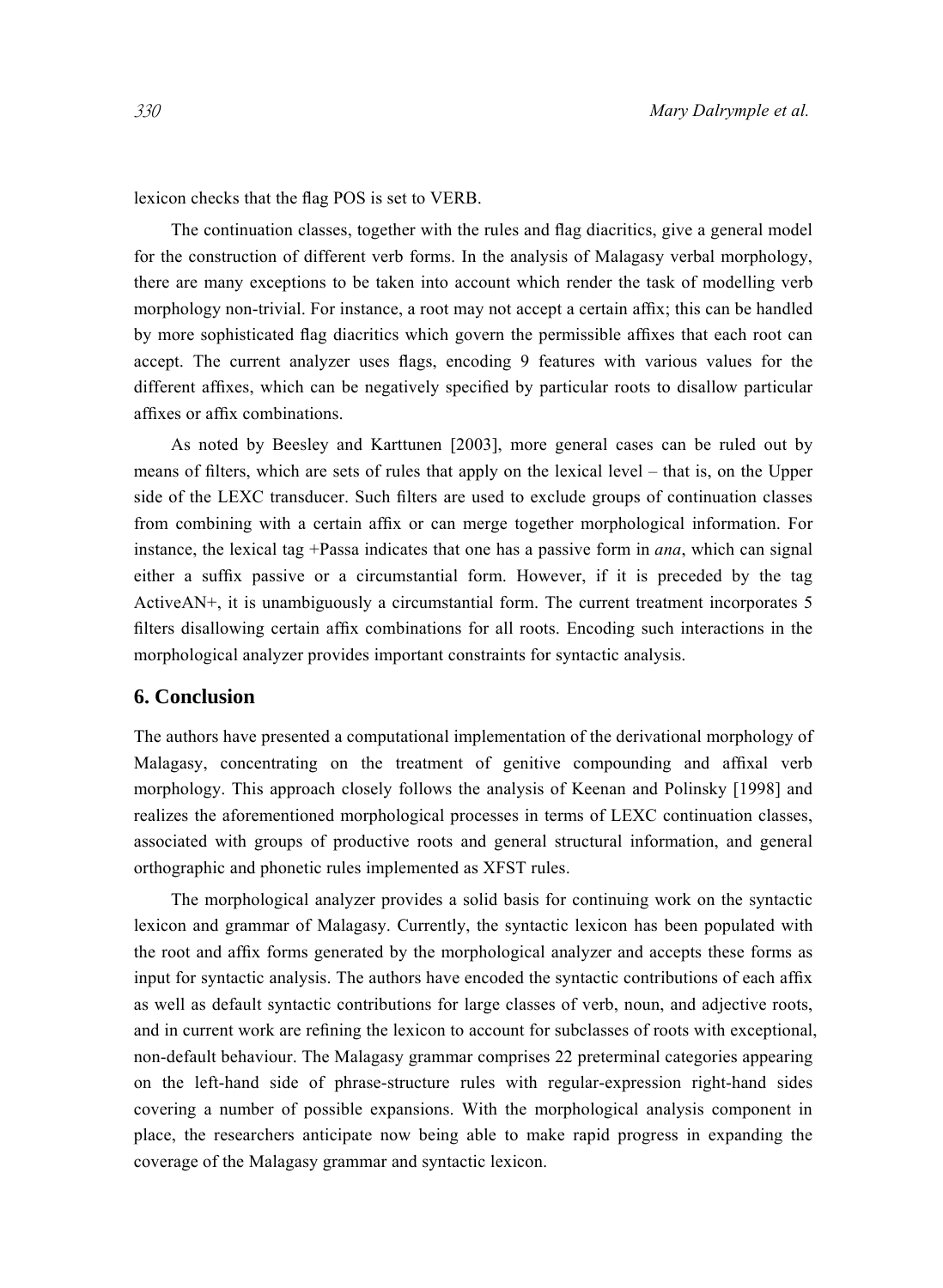#### **Acknowledgments**

The authors are grateful to Charles Randriamasimanana for help in the development of the system.

#### **References**

- Beesley, K. R., and L. Karttunen, "Finite-state non-concatenative morphotactics," in *Proceedings of the Fifth Workshop of the ACL Special Interest Group in Computational Phonology (SIGPHON-2000)*, 2000., pp. 1-12.
- Beesley, K. R., and L. Karttunen, *Finite-Stat*e *Morphology*. CSLI Publications, Stanford, 2003.
- Butt, M., H. Dyvik, T. H. King, H. Masuichi, and C. Rohrer, "The Parallel Grammar Project," in *Proceedings of COLING-2002 Workshop on Grammar Engineering and Evaluation,*  Taipei, 2002.
- Çetinoğlu, Ö., and K. Oflazer, "Morphology-syntax interface for Turkish LFG," in *Proceedings of the 40th Annual Meeting of the ACL*, Philadelphia, 2006.
- Crouch, D., M. Dalrymple, R. Kaplan, T. King, J. Maxwell, and P. Newman, XLE documentation. Technical report, Palo Alto Research Center, Palo Alto, CA. www2.parc.com/istl/groups/nltt/xle/doc/xle\_toc.html, 2006.
- Dalrymple, M., M. Liakata, and L. Mackie, "A two-level morphology of Malagasy," in *Proceedings of PACLIC 19, the 19th Asia-Pacific Conference on Language, Information, and Computation.* Taipei: Academia Sinica, 2005.
- Grimes, B. F, *ETHNOLOGUE: Languages of the World.* SIL International, 1999. URL www.sil.org/ethnologue/.
- Keenan, E. L., and M. Polinsky, "Malagasy," in Andrew Spencer and Arnold Zwicky (editors), *The Handbook of Morphology*. Blackwell Publishers, Oxford, 1998.
- Keenan, E. L., and J. P. Razafimamonjy, "Reduplication in Malagasy," in *The Structure of Malagasy III: UCLA Working Papers in Syntax and Semantics*. Los Angeles: UCLA Linguistics Department, 1998.
- Randriamasimanana, C., *The Causatives of Malagasy*. Honolulu, 1986.